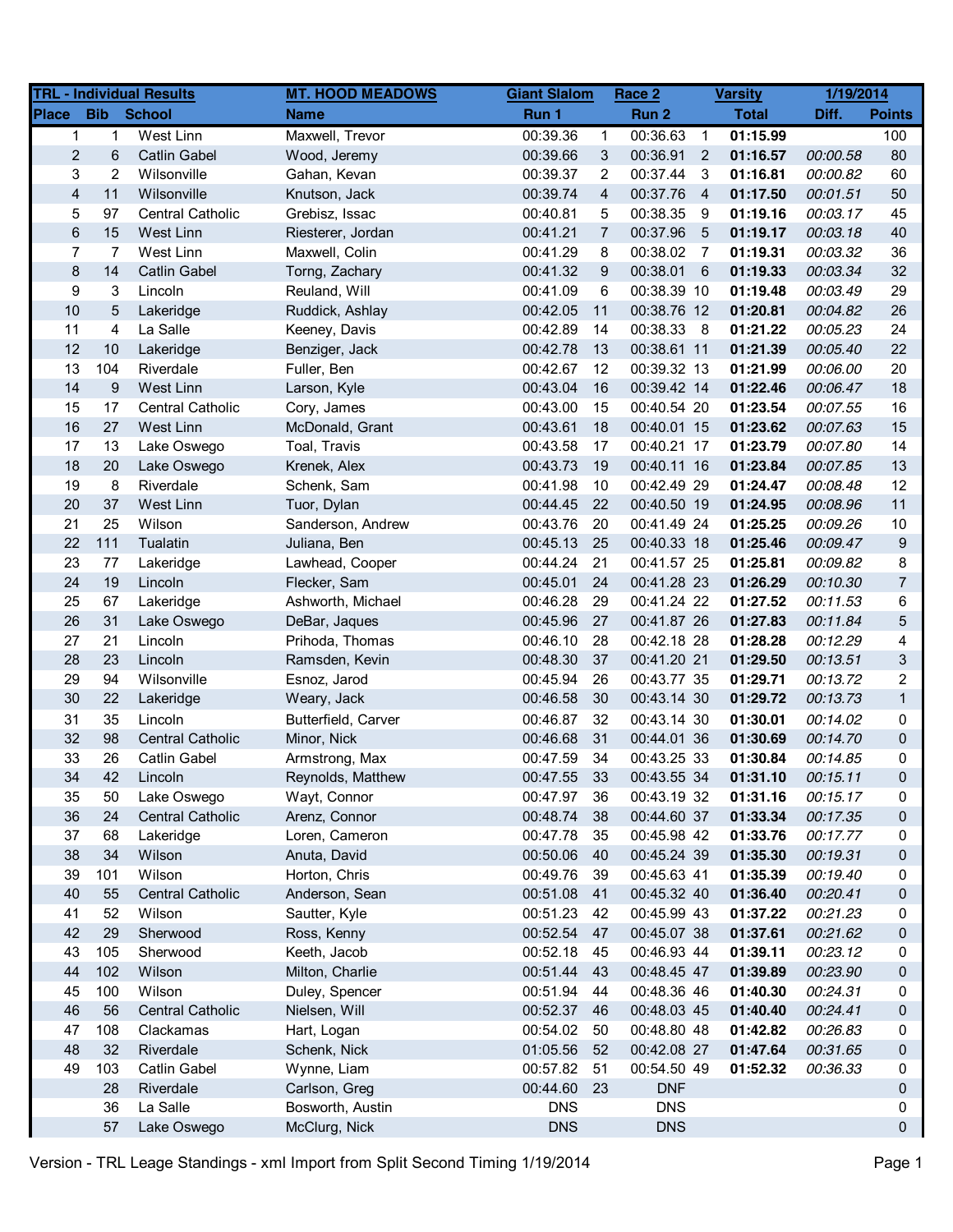| 58  | Lake Oswego   | Levison, Zachary | <b>DNS</b> |      | DNS        |  |
|-----|---------------|------------------|------------|------|------------|--|
| 96  | Wilsonville   | Hult, Connor     | 00:53.33   | - 48 | DNF        |  |
| 106 | Sherwood      | Hiser, Stephen   | 00:53.87   | -49  | DSQ        |  |
| 107 | Sherwood      | Boyer, Burke     | <b>DNS</b> |      | <b>DNS</b> |  |
| 109 | Mountain View | Babcock, Alex    | DNS        |      | DNS        |  |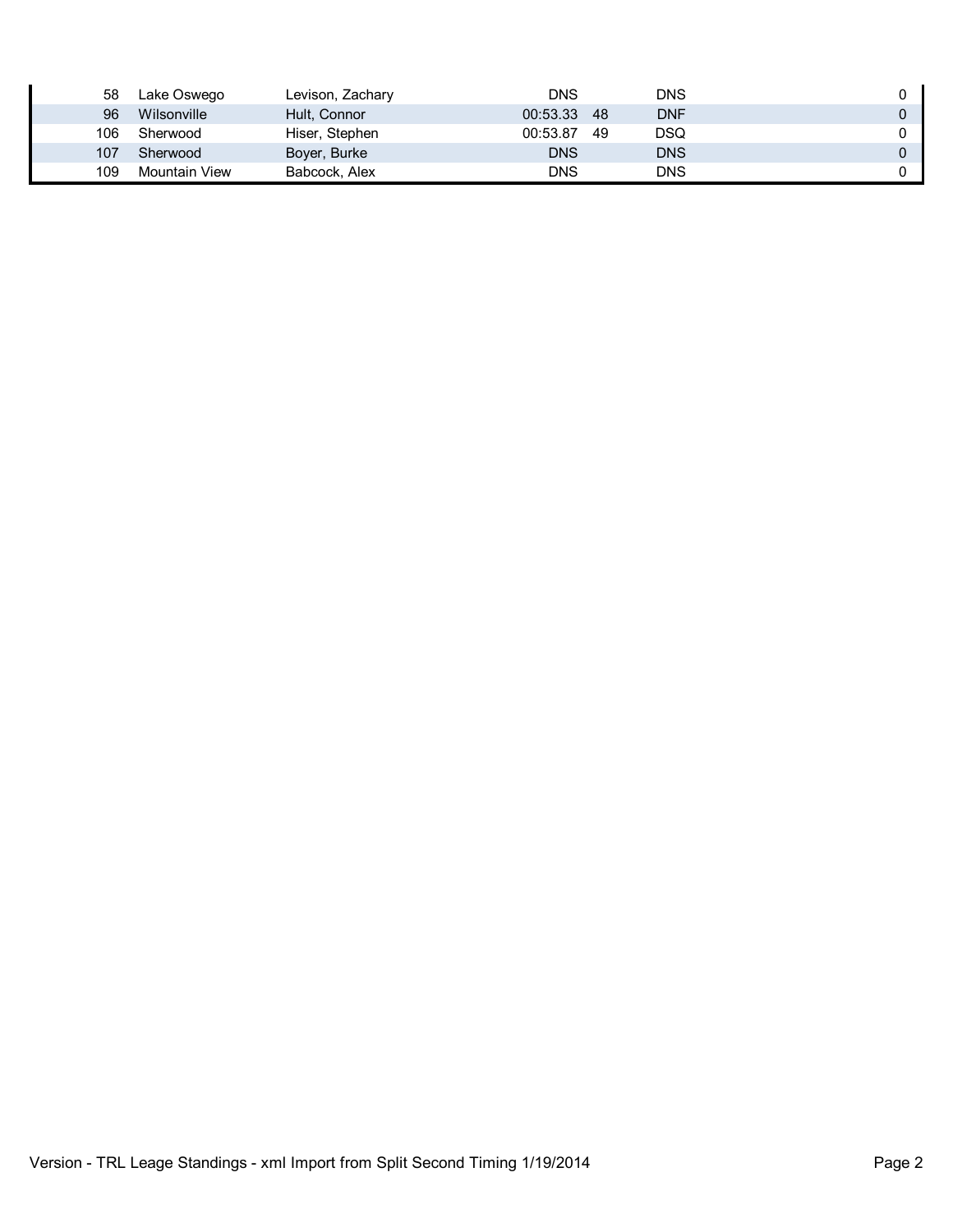| <b>TRL - Team Results</b>                                              |                              | Race 2              |            | <b>MT. HOOD MEADOWS</b>     |             | 1/19/2014 |  |
|------------------------------------------------------------------------|------------------------------|---------------------|------------|-----------------------------|-------------|-----------|--|
| <b>Varsity</b>                                                         |                              | <b>Giant Slalom</b> |            | <b>SHOOTING STAR RIDGE</b>  |             |           |  |
| The Team's Total Time is the sum of best three times from each course. |                              |                     |            |                             |             |           |  |
|                                                                        | Run 1                        | <b>Time</b>         |            | Run <sub>2</sub>            | <b>Time</b> |           |  |
|                                                                        | <b>Team West Linn</b>        | <b>Total</b>        | 03:54.47   |                             |             | Rank 1    |  |
|                                                                        | 1 Maxwell, Trevor            | 00:39.36            |            | 1 Maxwell, Trevor           | 00:36.63    |           |  |
|                                                                        | 15 Riesterer, Jordan         | 00:41.21            |            | 15 Riesterer, Jordan        | 00:37.96    |           |  |
|                                                                        | 7 Maxwell, Colin             | 00:41.29            | 02:01.86   | 7 Maxwell, Colin            | 00:38.02    | 01:52.61  |  |
|                                                                        | <b>Team Wilsonville</b>      | <b>Total</b>        | 04:04.02   | <b>Time Diff.</b>           | 00:09.55    | Rank 2    |  |
|                                                                        | 2 Gahan, Kevan               | 00:39.37            |            | 2 Gahan, Kevan              | 00:37.44    |           |  |
|                                                                        | 11 Knutson, Jack             | 00:39.74            |            | 11 Knutson, Jack            | 00:37.76    |           |  |
|                                                                        | 94 Esnoz, Jarod              | 00:45.94            | 02:05.05   | 94 Esnoz, Jarod             | 00:43.77    | 01:58.97  |  |
|                                                                        |                              |                     |            |                             |             |           |  |
|                                                                        | <b>Team Catlin Gabel</b>     | <b>Total</b>        | 04:06.74   | <b>Time Diff.</b>           | 00:12.27    | Rank 3    |  |
|                                                                        | 6 Wood, Jeremy               | 00:39.66            |            | 6 Wood, Jeremy              | 00:36.91    |           |  |
|                                                                        | 14 Torng, Zachary            | 00:41.32            |            | 14 Torng, Zachary           | 00:38.01    |           |  |
|                                                                        | 26 Armstrong, Max            | 00:47.59            | 02:08.57   | 26 Armstrong, Max           | 00:43.25    | 01:58.17  |  |
|                                                                        | Team Lakeridge               | <b>Total</b>        | 04:07.68   | <b>Time Diff.</b>           | 00:13.21    | Rank 4    |  |
|                                                                        | 5 Ruddick, Ashlay            | 00:42.05            |            | 10 Benziger, Jack           | 00:38.61    |           |  |
|                                                                        |                              |                     |            |                             |             |           |  |
|                                                                        | 10 Benziger, Jack            | 00:42.78            |            | 5 Ruddick, Ashlay           | 00:38.76    |           |  |
|                                                                        | 77 Lawhead, Cooper           | 00:44.24            | 02:09.07   | 67 Ashworth, Michael        | 00:41.24    | 01:58.61  |  |
|                                                                        | <b>Team Lincoln</b>          | <b>Total</b>        | 04:13.07   | <b>Time Diff.</b>           | 00:18.60    | Rank 5    |  |
|                                                                        | 3 Reuland, Will              | 00:41.09            |            | 3 Reuland, Will             | 00:38.39    |           |  |
|                                                                        | 19 Flecker, Sam              | 00:45.01            |            | 23 Ramsden, Kevin           | 00:41.20    |           |  |
|                                                                        | 21 Prihoda, Thomas           | 00:46.10            | 02:12.20   | 19 Flecker, Sam             | 00:41.28    | 02:00.87  |  |
|                                                                        | <b>Team Riverdale</b>        | <b>Total</b>        | 04:13.14   | <b>Time Diff.</b>           | 00:18.67    | Rank 6    |  |
|                                                                        | 8 Schenk, Sam                | 00:41.98            |            | 104 Fuller, Ben             | 00:39.32    |           |  |
|                                                                        | 104 Fuller, Ben              | 00:42.67            |            | 32 Schenk, Nick             | 00:42.08    |           |  |
|                                                                        | 28 Carlson, Greg             | 00:44.60            | 02:09.25   | 8 Schenk, Sam               | 00:42.49    | 02:03.89  |  |
|                                                                        |                              |                     |            |                             |             |           |  |
|                                                                        | <b>Team Central Catholic</b> | <b>Total</b>        | 04:13.39   | <b>Time Diff.</b>           | 00:18.92    | Rank 7    |  |
|                                                                        | 97 Grebisz, Issac            | 00:40.81            |            | 97 Grebisz, Issac           | 00:38.35    |           |  |
|                                                                        | 17 Cory, James               | 00:43.00            |            | 17 Cory, James              | 00:40.54    |           |  |
|                                                                        | 98 Minor, Nick               | 00:46.68            | 02:10.49   | 98 Minor, Nick              | 00:44.01    | 02:02.90  |  |
|                                                                        | Team Lake Oswego             | <b>Total</b>        | 04:15.46   | <b>Time Diff.</b>           | 00:20.99    | Rank 8    |  |
|                                                                        | 13 Toal, Travis              | 00:43.58            |            | 20 Krenek, Alex             | 00:40.11    |           |  |
|                                                                        | 20 Krenek, Alex              | 00:43.73            |            | 13 Toal, Travis             | 00:40.21    |           |  |
|                                                                        | 31 DeBar, Jaques             | 00:45.96            | 02:13.27   | 31 DeBar, Jaques            | 00:41.87    | 02:02.19  |  |
|                                                                        |                              |                     |            |                             |             |           |  |
|                                                                        | <b>Team Wilson</b>           | <b>Total</b>        | 04:35.94   | <b>Time Diff.</b>           | 00:41.47    | Rank 9    |  |
|                                                                        | 25 Sanderson, Andrew         | 00:43.76            |            | 25 Sanderson, Andrew        | 00:41.49    |           |  |
|                                                                        | 101 Horton, Chris            | 00:49.76            |            | 34 Anuta, David             | 00:45.24    |           |  |
|                                                                        | 34 Anuta, David              | 00:50.06            |            | 02:23.58 101 Horton, Chris  | 00:45.63    | 02:12.36  |  |
|                                                                        | <b>Team Sherwood</b>         | <b>Total</b>        | <b>DNF</b> | <b>Time Diff.</b>           |             | Rank 99   |  |
|                                                                        | 105 Keeth, Jacob             | 00:52.18            |            | 29 Ross, Kenny              | 00:45.07    |           |  |
|                                                                        | 29 Ross, Kenny               | 00:52.54            |            | 105 Keeth, Jacob            | 00:46.93    |           |  |
|                                                                        | 106 Hiser, Stephen           | 00:53.87            |            | 02:38.59 106 Hiser, Stephen | No Time     | 01:32.00  |  |
|                                                                        |                              |                     |            |                             |             |           |  |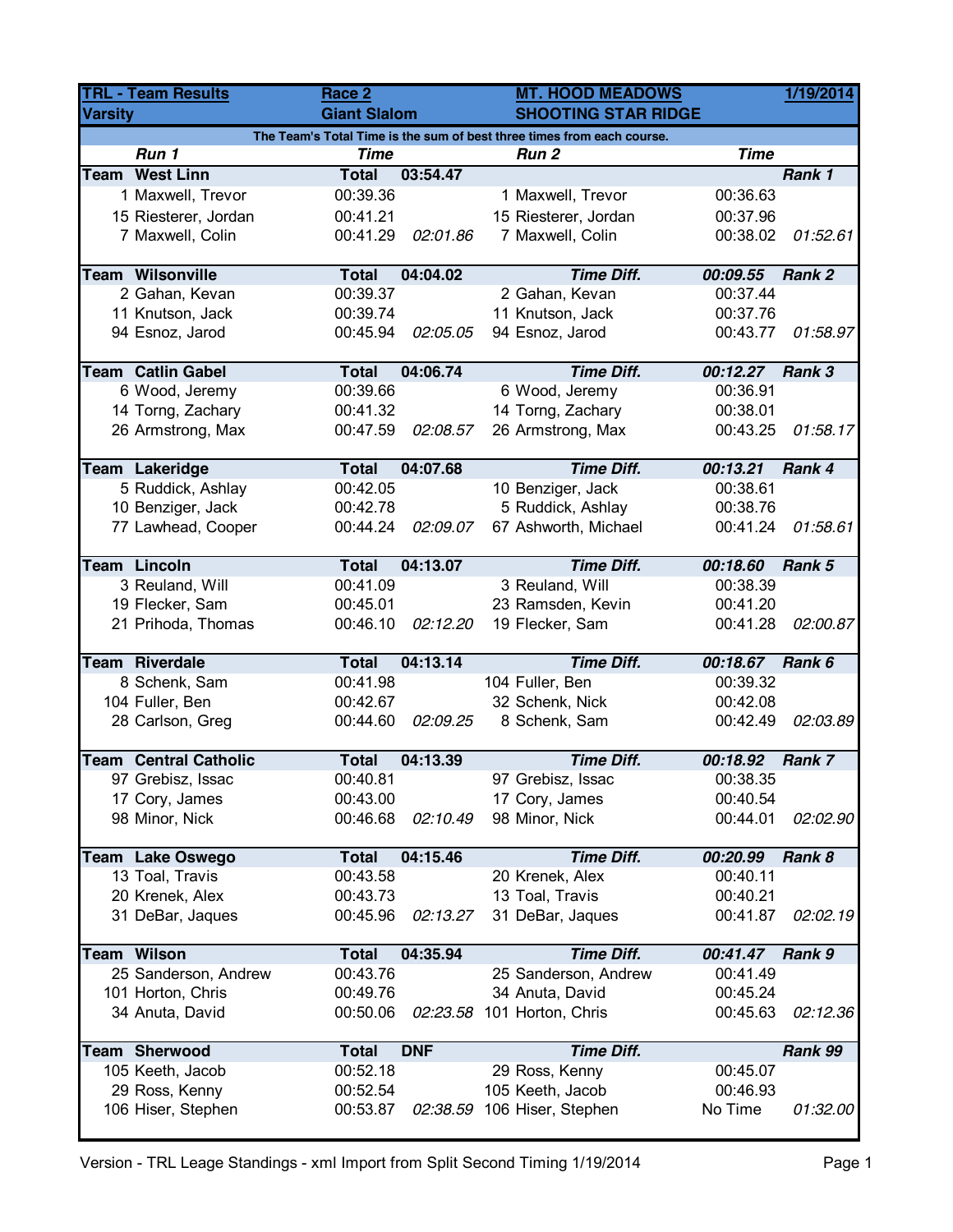| <b>TRL - Individual Results</b> |                 |                         | <b>MT. HOOD MEADOWS</b> | <b>Giant Slalom</b> |                         | Race 2           | <b>JV</b>       |              | 1/19/2014 |                  |
|---------------------------------|-----------------|-------------------------|-------------------------|---------------------|-------------------------|------------------|-----------------|--------------|-----------|------------------|
| <b>Place</b>                    | <b>Bib</b>      | <b>School</b>           | <b>Name</b>             | Run 1               |                         | Run <sub>2</sub> |                 | <b>Total</b> | Diff.     | <b>Points</b>    |
| $\mathbf{1}$                    | $\overline{12}$ | West Linn               | McNabb, Chris           | 00:42.44            | $\mathbf{1}$            | 00:38.19         | $\overline{1}$  | 01:20.63     |           | 100              |
| $\overline{2}$                  | 64              | West Linn               | Pool, Brennan           | 00:45.39            | $\overline{2}$          | 00:43.04         | $\overline{4}$  | 01:28.43     | 00:07.80  | 80               |
| 3                               | 39              | Lakeridge               | Poloni, Chad            | 00:45.91            | 3                       | 00:42.96         | $\overline{2}$  | 01:28.87     | 00:08.24  | 60               |
| $\overline{\mathbf{4}}$         | 73              | Lakeridge               | Berkoff, Kodiak         | 00:48.51            | $\overline{\mathbf{4}}$ | 00:43.68         | $5\overline{5}$ | 01:32.19     | 00:11.56  | 50               |
| 5                               | 33              | Lincoln                 | Valls, Alex             | 00:53.61            | 12                      | 00:43.01         | 3               | 01:36.62     | 00:15.99  | 45               |
| 6                               | 41              | Lincoln                 | Ross, Gavin             | 00:51.06            | 6                       | 00:47.14         | 8               | 01:38.20     | 00:17.57  | 40               |
| $\overline{7}$                  | 88              | Lincoln                 | Williamson, Walter      | 00:51.04            | 5                       | 00:47.54         | - 9             | 01:38.58     | 00:17.95  | 36               |
| $\bf 8$                         | 60              | West Linn               | Seigneur, Michael       | 00:52.46            | $\sqrt{7}$              | 00:46.93 6       |                 | 01:39.39     | 00:18.76  | 32               |
| $\boldsymbol{9}$                | 47              | Lincoln                 | Chesley, Cole           | 00:53.22            | 10                      | 00:47.10 7       |                 | 01:40.32     | 00:19.69  | 29               |
| 10                              | 43              | Lincoln                 | Leo, William            | 00:52.86            | 8                       | 00:48.44 11      |                 | 01:41.30     | 00:20.67  | 26               |
| 11                              | 48              | Lincoln                 | Brinker, Andrew         | 00:54.10            | 14                      | 00:47.72 10      |                 | 01:41.82     | 00:21.19  | 24               |
| 12                              | 51              | Lincoln                 | Lai, Ambrose            | 00:53.75            | 13                      | 00:48.56 12      |                 | 01:42.31     | 00:21.68  | 22               |
| 13                              | 86              | Lincoln                 | Elliott, Will           | 00:55.34            | 17                      | 00:48.68 13      |                 | 01:44.02     | 00:23.39  | 20               |
| 14                              | 79              | Lincoln                 | Lazzara, Bobby          | 00:54.33            | 15                      | 00:50.11 15      |                 | 01:44.44     | 00:23.81  | 18               |
| 15                              | 46              | Central Catholic        | Latham, Gerrick         | 00:52.92            | 9                       | 00:51.72 18      |                 | 01:44.64     | 00:24.01  | 16               |
| 16                              | 89              | Lake Oswego             | Fender, Lucas           | 00:55.62            | 19                      | 00:49.89 14      |                 | 01:45.51     | 00:24.88  | 15               |
| 17                              | 54              | <b>Central Catholic</b> | Halsey, Jack            | 00:54.93            | 16                      | 00:51.59 17      |                 | 01:46.52     | 00:25.89  | 14               |
| 18                              | 78              | Lincoln                 | Kem, Rob                | 00:55.54            | 18                      | 00:54.01 24      |                 | 01:49.55     | 00:28.92  | 13               |
| 19                              | 74              | Lakeridge               | Kessel, Owen            | 00:58.66            | 22                      | 00:51.82 19      |                 | 01:50.48     | 00:29.85  | 12               |
| 20                              | 82              | Lincoln                 | Hansen, Alex            | 00:58.57            | 21                      | 00:52.76 20      |                 | 01:51.33     | 00:30.70  | 11               |
| 21                              | 49              | Lake Oswego             | Michener, Reilly        | 00:59.23            | 24                      | 00:52.97 21      |                 | 01:52.20     | 00:31.57  | 10               |
| 22                              | 99              | <b>Central Catholic</b> | Gall, Calvin            | 01:00.11            | 27                      | 00:53.36 22      |                 | 01:53.47     | 00:32.84  | $\boldsymbol{9}$ |
| 23                              | 76              | Lakeridge               | Kelly, Jack             | 00:59.39            | 25                      | 00:54.29 25      |                 | 01:53.68     | 00:33.05  | 8                |
| 24                              | 83              | Lincoln                 | Koerner, Griffin        | 00:59.89            | 26                      | 00:53.82 23      |                 | 01:53.71     | 00:33.08  | $\overline{7}$   |
| 25                              | 45              | Lincoln                 | Devlin, Joseph          | 00:59.14            | 23                      | 00:54.64 26      |                 | 01:53.78     | 00:33.15  | 6                |
| 26                              | 65              | West Linn               | Stallcup, Zane          | 00:57.74            | 20                      | 00:56.26 27      |                 | 01:54.00     | 00:33.37  | 5                |
| 27                              | 85              | Lincoln                 | Sandino, Andreas        | 01:01.67            | 28                      | 00:56.61 28      |                 | 01:58.28     | 00:37.65  | 4                |
| 28                              | 93              | Lake Oswego             | Yost, Marcus            | 01:09.51            | 32                      | 01:00.31 29      |                 | 02:09.82     | 00:49.19  | 3                |
|                                 | 30              | Lake Oswego             | Farrell, Simon          | <b>DNS</b>          |                         | <b>DNS</b>       |                 |              |           | 0                |
|                                 | 40              | Lakeridge               | Aldridge, Matt          | 01:08.68            | 31                      | <b>DSQ</b>       |                 |              |           | 0                |
|                                 | 44              | Lake Oswego             | Nicholl, Kohl           | <b>DNS</b>          |                         | <b>DNS</b>       |                 |              |           | 0                |
|                                 | 61              | West Linn               | Butler, Cole            | <b>DSQ</b>          |                         | 00:50.76 16      |                 |              |           | 0                |
|                                 | 62              | West Linn               | Gowdy, Bobby            | <b>DSQ</b>          |                         | 01:09.58 30      |                 |              |           | 0                |
|                                 | 75              | Lakeridge               | Tuffs, Richard          | 00:53.47            | 11                      | <b>DSQ</b>       |                 |              |           | $\pmb{0}$        |
|                                 | 80              | Lincoln                 | Tsai, John-Paul         | <b>DNS</b>          |                         | <b>DNS</b>       |                 |              |           | 0                |
|                                 | 84              | Lincoln                 | MacEachern, Henry       | <b>DNS</b>          |                         | <b>DSQ</b>       |                 |              |           | 0                |
|                                 | 91              | Lake Oswego             | Scadden, Sean           | 01:02.81            | 30                      | <b>DSQ</b>       |                 |              |           | 0                |
|                                 | 92              | Lake Oswego             | Smith, Jack             | 01:02.54            | 29                      | <b>DNF</b>       |                 |              |           | $\overline{0}$   |